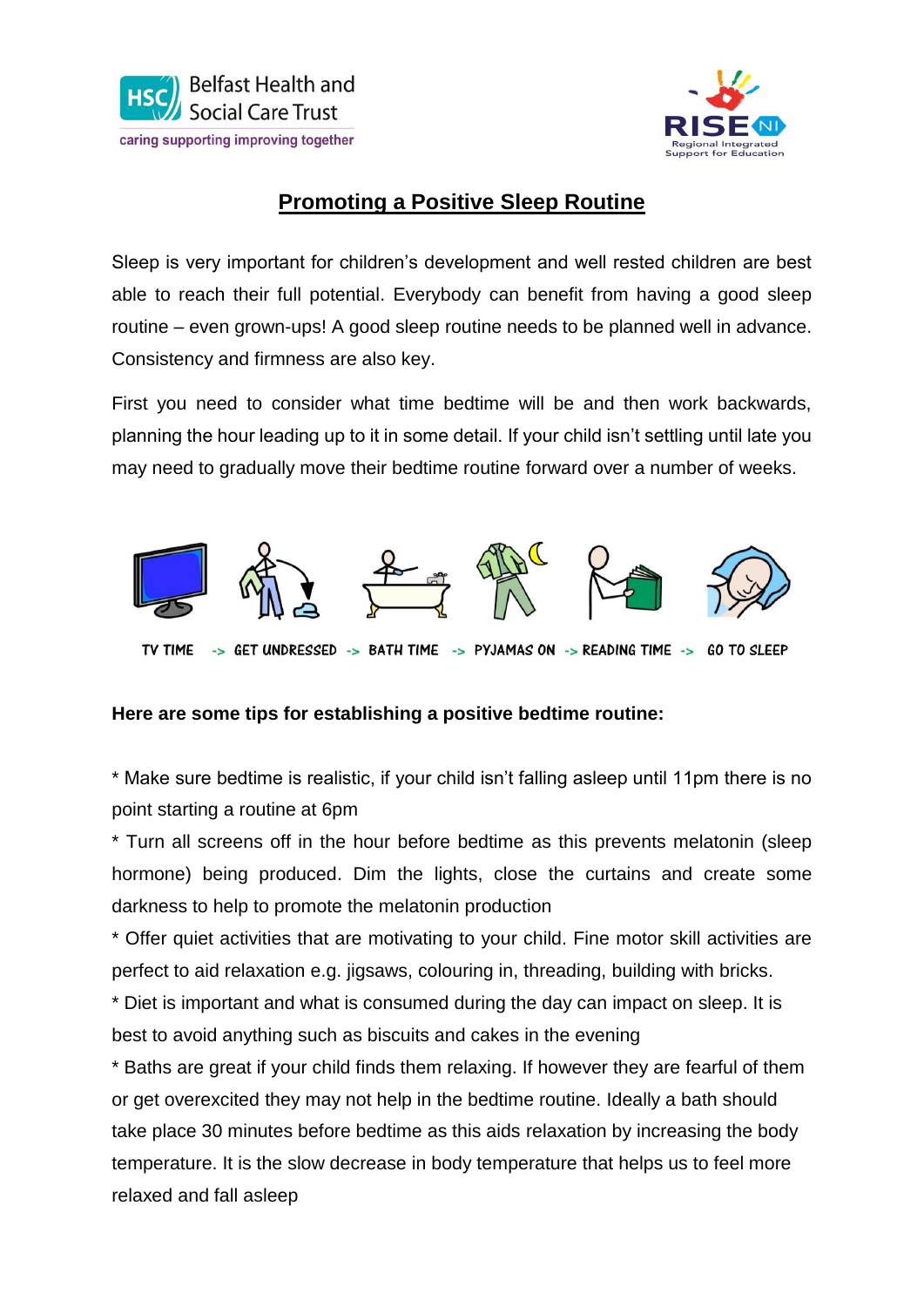\* Get ready for bed in the same order - for example, bath, pyjamas on, tooth brushing, toilet.

\*Try to finish up the evening routine activities downstairs to prevent your child coming back downstairs after their bath if this is a transition difficulty for your child.

\* Once in bed spend some time reading a bedtime story with your child- state what will happen after the story eg. "First story, then hug and kiss"

\* Give hugs and kisses and tell your child 'it's night time, time for sleep'

\* Wake them up at the same time each morning to help to strengthen their body clock

## \* **Fear/Anxiety**

Some children may genuinely be fearful of the dark. Child friendly stories normalising this fear can be helpful and there are lots of lovely ones available online.



Children may also want a parent with them during the night. Some children take comfort from having a parent's T-shirt over their pillowcase so that they have their familiar scent close by. Settling aside specific "worry time" to talk about your child's worries before bedtime can help with the bedtime routine.



Some children benefit from the use of a 'Gro clock'- this provides a nice visual countdown of showing your child how long they have until they can get out of bed.

Where fear or anxiety is severe it may be necessary to seek advice from your GP to see if more specialist support is required.

## \* **Changes in Routine**

When routine is changed it can impact on sleep. Be mindful sometimes changes to family dynamics or situations can impact on a child's sleep habits. Sticking to routine as much as possible is helpful and will ensure your child feels secure.